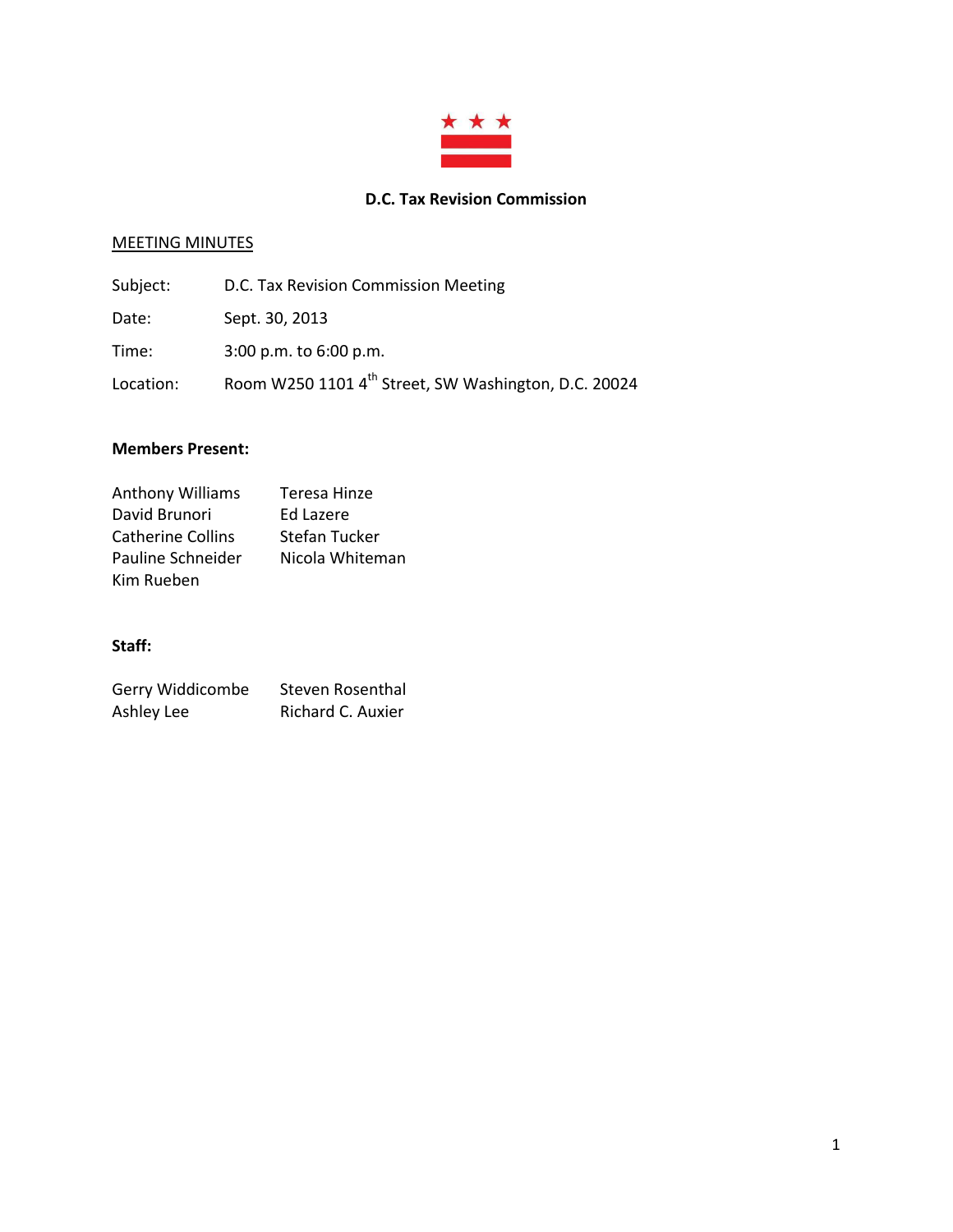# **I. Call to Order (Commission Chair)**

Mr. Anthony Williams, Chair of the D.C. Tax Revision Commission (the "Commission"), called the meeting to order at 3:07pm. He began by thanking the Office of Revenue Analysis (ORA) and Office of Tax and Revenue (OTR) for their continued support of the Commission. He also noted that all materials presented at the meeting are available on the Commission's website, [www.dctaxrevisioncommission.org.](http://www.dctaxrevisioncommission.org/) He announced that the Commission's next public meeting would be on Monday, Oct. 7, from 3 p.m. to 6 p.m.

Mr. Williams welcomed Kim Rueben, a senior fellow at the Tax Policy Center of the Urban Institute and Brookings Institution, as the newest member of the Commission. Ms. Rueben is an expert on state and local public finance and is replacing Ms. Tracy Gordon.

### **II. Approval of Minutes**

Mr. Williams moved for the approval of minutes from the June 24 and Sept. 30 Commission meetings. The minutes were approved unanimously.

### **III. Discussion of Commission Schedule and Deliberation Process**

Mr. Gerry Widdicombe, executive director of the Commission, then called members' attention to the schedule for the rest of the year. Mr. Williams stated that the sales tax was chosen for the first deliberation meeting because it appears to be the least controversial. Mr. Williams added that topics can be revisited at future meetings, and noted that the Commission would have to decide how to use the \$18 million in revenue set aside by the D.C. Council to implement the Commission's recommendations. Mr. Williams further stated that there would be five public deliberation meetings, four of which would cover the major tax types, and one that would be a "catch-all" discussion.

### **IV. Deliberations: Sales Tax**

Mr. Williams then turned to Mr. Steve Rosenthal, the staff director of the Commission, to lead the discussion of six sales tax options. Mr. Rosenthal was joined by Mr. Richard Auxier, a research analyst with the Commission. Mr. Rosenthal prefaced the discussion by stating that D.C.'s sales tax rate of 6% would go down to 5.75% tomorrow (Oct. 1st). As a result, D.C.'s general sales tax rate will be lower than the 6% rate in Maryland and Northern Virginia. Mr. Rosenthal also noted that the national median sales tax rate (combining state and local rates) is 6.85%. He added that D.C. also has a number of selective sales tax rates that are higher than the general rate.

Mr. Rosenthal advised the commissioners that D.C.'s sales tax base is relatively broad in terms of services taxed and as a percentage of personal income. Mr. Rosenthal further stated that D.C.'s sales tax base is shrinking, similar to other jurisdictions, because the service sector is growing and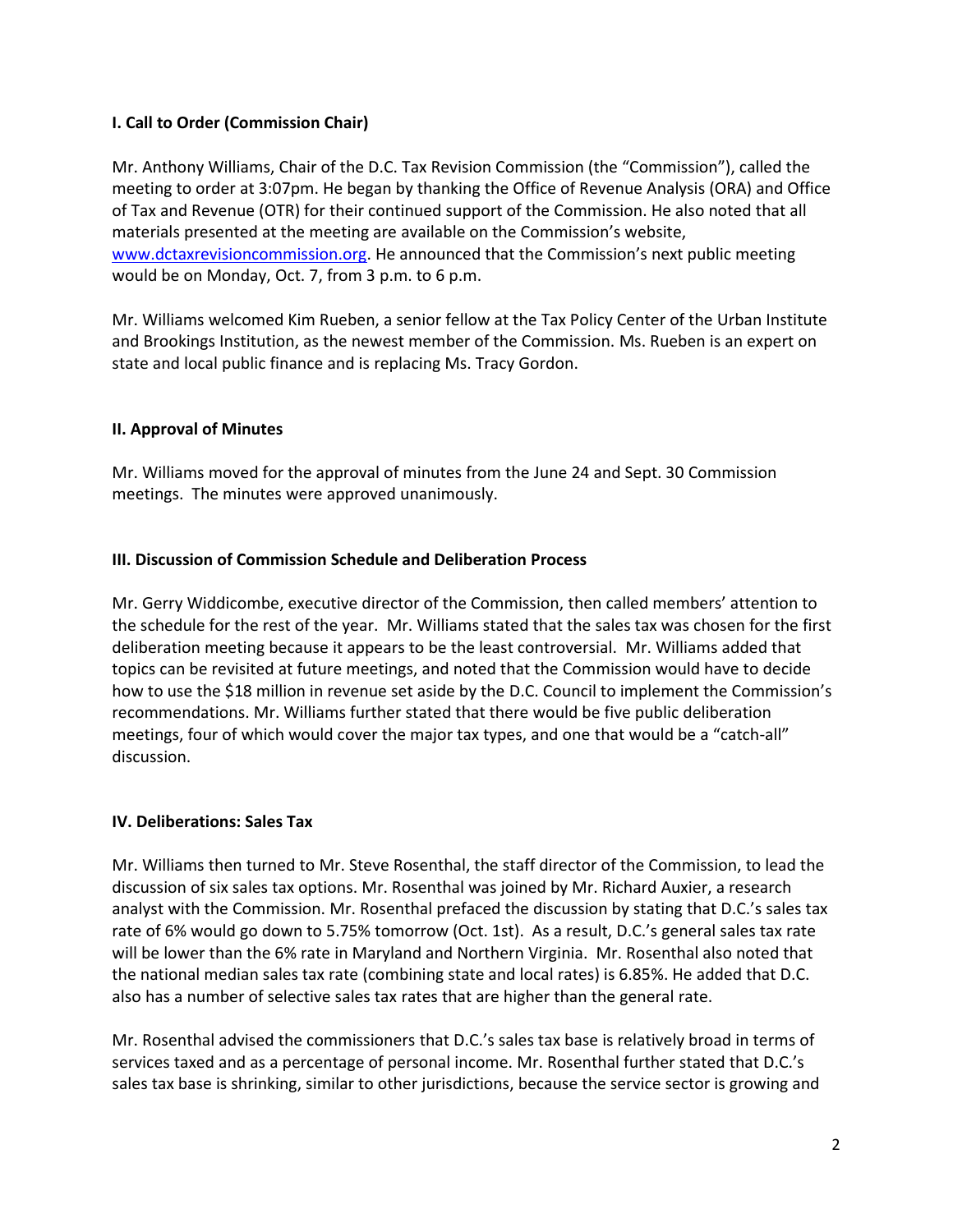D.C. has a particularly strong service sector. Another factor in the erosion of the sales tax base is the growth of remote sales.

Mr. Rosenthal summarized points made by Mr. William Fox in the sales tax paper he wrote for the Commission. Mr. Fox emphasized that the sales tax is a tax on consumption, not income; that broadening the base and lowering rates is considered the best strategy from an efficiency perspective; that the tax can be used to discourage externalities; that business inputs should not be taxed; and that it is important to minimize administration and compliance costs.

Mr. David Brunori then asked why the taxation of lawyers and other professionals did not seem to be on the agenda, while taxing barbershops was. Mr. Rosenthal stated that the Commission could add taxation of professional services to the agenda, but that the staff had relied on options suggested by Mr. Fox and others in preparing options for this meeting.

Mr. Williams suggested that the Commission deal with a gross receipts tax proposal during its meeting on business taxes. He argued professional services would fall into this category because the gross receipts tax would be the means of taxing professionals.

Ms. Kim Rueben pointed out that there are "different ways of skinning the cat" and that one could consider attorneys and accountant services (and other professional services) as business inputs.

Mr. Brunori expressed the view that the sales tax should fall on all personal consumption, professional or otherwise.

Mr. Stefan Tucker expressed concern that lawyers, accountants, and other professionals would move out of the District if they were taxed.

### *Discussion of Option No. 1: Expand Sales Tax to Additional Services*

Mr. Rosenthal reiterated that the sales tax expansions included under this option were suggested by Mr. Fox. He added that policymakers have discussed taxing other services as well, such as information services and the "cloud."

Ms. Teresa Hinze expressed concern about the possible impacts on barbers, many of whom are selfemployed and rely on cash transactions who now would have to collect and remit sales tax.

Mr. Ed Lazere urged Commission members to start with a broad set of services to avoid a situation in which particular sectors believe they are being targeted unfairly. He added that businesses should not be ruled out just because they are small.

Ms. Pauline Schneider stated that she would be troubled by a tax on water consumption at home, but not by the taxation of diverse services such as spas or bowling that are purchased outside the home. Mr. Rosenthal clarified that the option being presented would only affect bottled water, not water that is piped into the home.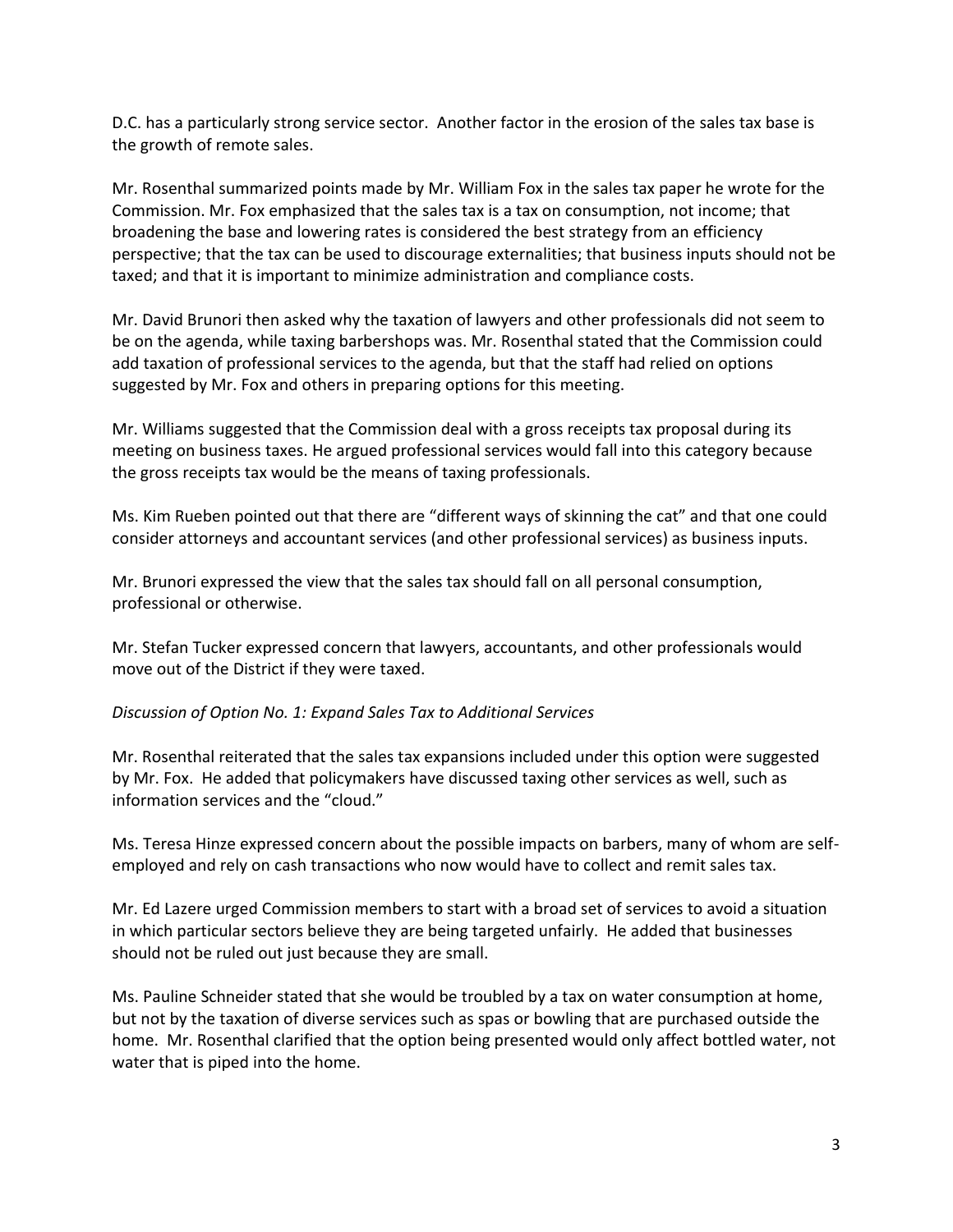Ms. Rueben suggested that the Commission examine what Maine did when it expanded its sales tax, or what Maryland tried (unsuccessfully) to do when it considered sales tax expansion proposals. Ms. Nicola Whiteman suggested that Maryland and Virginia specifically be included in the comparison. For example, if the staff examined what Maine did, it should also gather information on whether Maryland and Virginia tax the services that Maine decided to tax.

There was a brief discussion about the taxation of construction services in D.C. Mr. Tucker stated that he had been taxed on home improvements. Several commissioners wondered if the tax applied only to materials, or to labor as well. There seemed to be agreement that clarification was needed.

Mr. Lazere urged his colleagues to think about whether consumption would shift if a service were taxed. Mr. Rosenthal observed that members seem interested in broadening the sales tax base but would like more information about specifics.

Mr. Brunori expressed skepticism that the nine services presented under this option would generate much revenue. He noted that it is hard to collect sales taxes from any cash-based businesses. Ms. Schneider expressed concern about the cost of collecting taxes on what seem like fairly narrow segments of the economy. Mr. Lazere differed somewhat with Ms. Schneider, stating that it makes sense to ask businesses pay taxes that other businesses pay, even if the business or industry is small.

Mr. Williams summarized the discussion by saying that the group seemed committed to pursuing Option No. 1 as a matter of fairness, absent huge administrative or competitiveness problems.

# *Discussion of Option No. 2: Expand Sales Tax Base on Goods—Grocery Foods, Snacks and Non-Prescription Drugs*

Mr. Rosenthal noted that D.C., Maryland, and Virginia are all part of the minority of states that do not tax non-prescription drugs. Most states don't tax food, but Virginia imposes a partial tax on food (lower than its general sales tax rate).

With regard to non-prescription drugs, the Office of Revenue Analysis (ORA) was unable to estimate the revenue that would be generated by taxing these items because sales tax receipts are not broken down that way. For example, when someone buys batteries and non-prescription drugs at CVS, we don't know how much was spent on non-prescription drugs.

Ms. Rueben expressed skepticism about the merits of taxing food, noting that wealthy people might be able to purchase food in Maryland and Virginia more readily because they have greater mobility.

Mr. Williams noted that D.C. officials had spent a lot of time and effort trying to bring retail and grocery stores into the city; therefore, taxing food would be a negative. He expressed the view that grocery stores are an engine of neighborhood economic development.

Ms. Catherine Collins suggested that groceries should be taken off the list.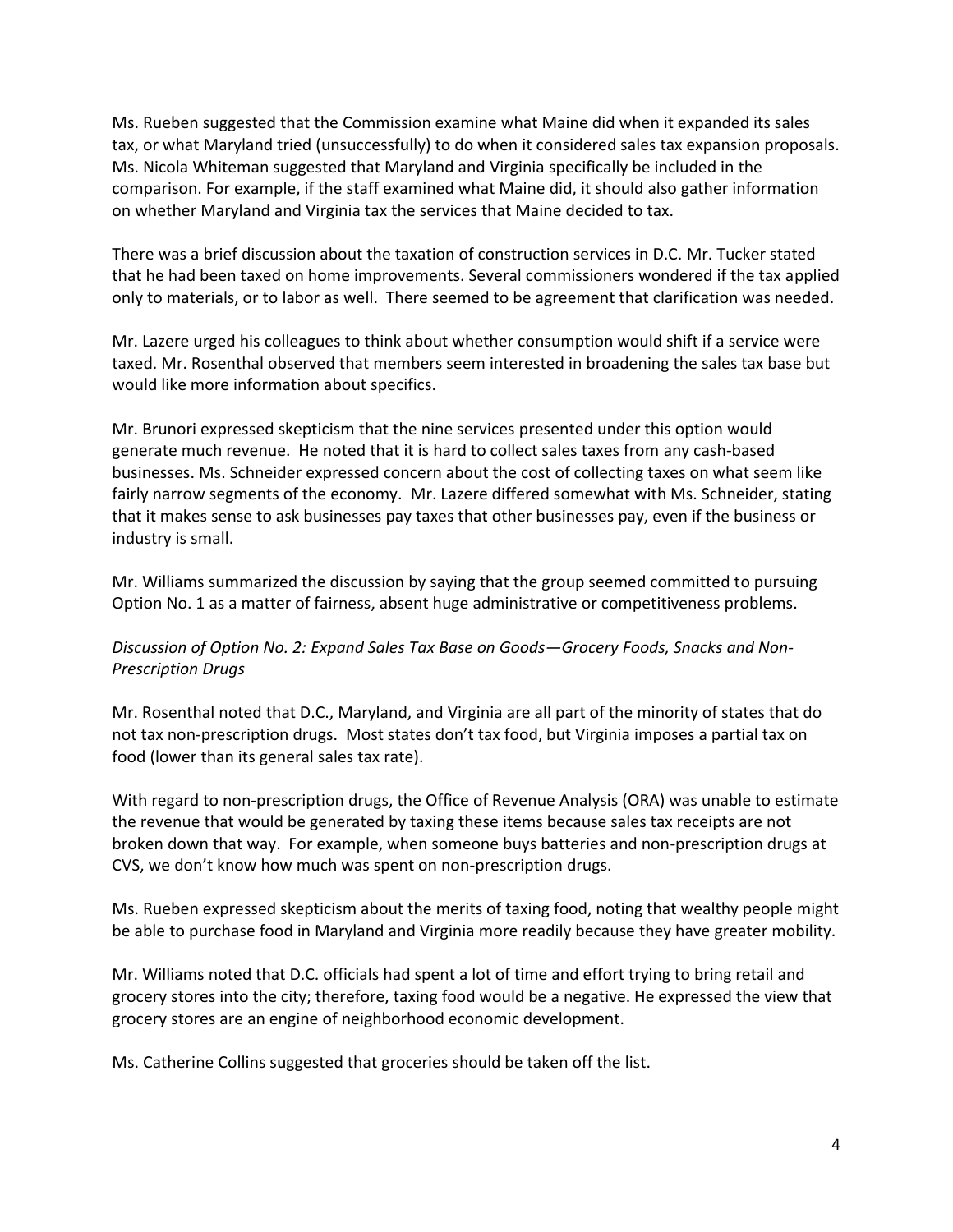Mr. Brunori expressed the view that from the perspective of sound tax policy, all final consumption should be taxed. He acknowledged that it would be bizarre to tax food while lawyers, realtors, and other professionals "off the hook."

Several members described a possibly "snack tax" as unworkable, noting quirks in the application of the tax in the 1990s. For example, one member noted that when D.C. had a snack tax M&Ms were not taxable if they were used for baking, but were taxable if used for immediate consumption.

Several members also expressed concern about taxing non-prescription drugs. Mr. Tucker noted that non-prescription drugs are often quite expensive; when a drug is available only by prescription, insurance will usually pay most or all of the cost, but when the drug becomes non-prescription, the consumer has to pay the full cost. Nevertheless, Mr. Lazere urged members not to take nonprescription drugs off the table because many other states tax them. Therefore, he argued further research should be done on the experience of other states.

Mr. pointed out that D.C. already draws a line between food for home consumption and food for immediate consumption, and that it might be difficult administratively to draw yet another line (as between "snack food" and non-snack foods). Ms. Rueben observed that a soda tax (which is already in place) is more feasible than a snack tax. She further suggested that D.C. might wait until a larger state had implemented a snack tax successfully.

# *Discussion of Option No. 3: Assert Click-Through Nexus: Online Firms with D.C. Affiliates Collect Tax*

Mr. Rosenthal noted that legislation pending in Congress, the "Marketplace Fairness Act," would allow for the collection of sales tax from remote sellers. In the absence of legislation, a handful of states have tried to assert nexus on out-of-state retailers more aggressively. This option would follow what New York and other states have already done.

Mr. Williams noted that joint action by states on this issue would be very helpful.

Ms. Rueben predicted that many firms would pull their affiliates out of D.C., rather than comply with the law, because D.C. is so small. New York State and California, by contrast, are large enough to have more leverage.

Mr. Brunori pointed out that we don't even know if we have these affiliates, who provide the basis for click-through nexus, within our borders. Mr. Lazere echoed the point that affiliates would likely move their operations out of D.C. in response to establishing click-through nexus. Therefore, Mr. Lazere believed that the benefits of this option do not outweigh the costs.

Mr. Williams summarized the discussion by noting that there is considerable skepticism about this option among Commission members.

### *Discussion of Option No. 4: Add a Use Tax Line to the Individual Income Tax Return*

Mr. Rosenthal began the discussion by noting that very few people pay the use tax, and that adding a line to the income tax form is a way to encourage payment.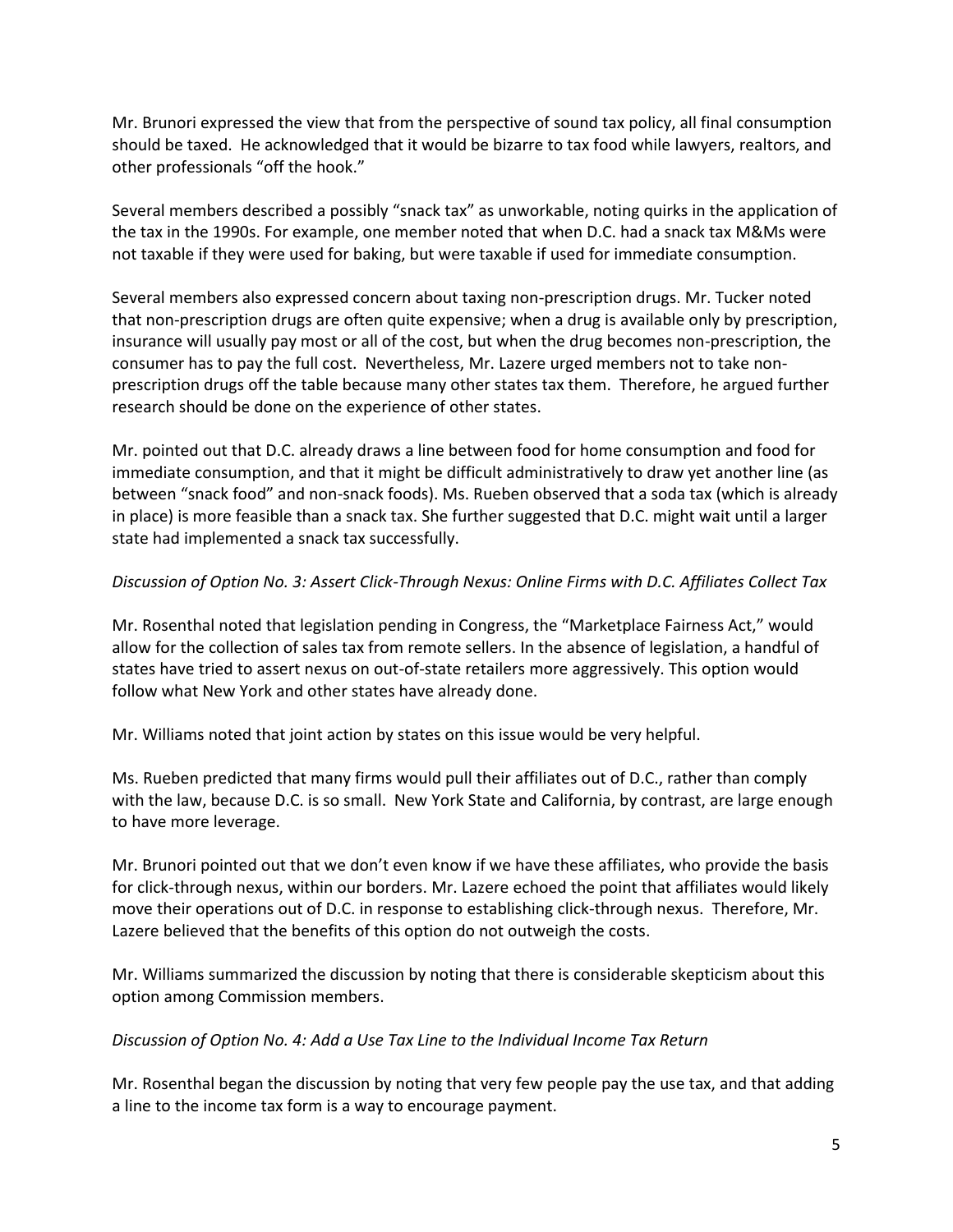Mr. Rosenthal noted that OTR Director Steve Cordi has stated that adding the line on the tax form will ensnare more tax filers in fraud (because most people still won't acknowledge any use tax liability, and will therefore have perjured themselves). But he suggested that this option might work well in the District, because we have a large consumer base as well as a lot of young professionals who use online shopping. ORA estimated that the change would generate \$1 million in annual revenue.

Mr. Tucker stated that this issue came to prominence because of Dennis Kozlowski, the former CEO of Tyco, who was jailed by New York after, among other violations, not paying use tax to the state of New York on \$20 million in art purchases.

Mr. Williams expressed the view that since D.C. has a use tax that the Commission should take steps such as this to implement it. Ms. Rueben agreed that this option is a good idea, stating that the government should make it easier for those who would like to comply. She expressed the view that more people in D.C. would pay the use tax than in other states because many want to be "on the up and up" for a potential government appointment. Mr. Williams agreed with the latter point made by Ms. Rueben.

### *Discussion of Option No. 5: Unified Taxation of Tobacco Products*

Mr. Rosenthal noted that we have two components to our cigarette tax, plus a mulit-part and confusing tax on other tobacco products. Unifying the taxation proposal came from the D.C. Tobacco Coalition.

Mr. Williams asked about the elasticity of the tax. Mr. Widdicombe offered some data from D.C. chief economist Mr. Fitzroy Lee showing that revenue surged when we raised the cigarette tax from \$1 to \$2 per pack. Nevertheless, when D.C. raised the tax per pack from \$2 to \$2.50, revenue dropped. The latter result might be explained by the recession.

Ms. Rueben expressed the view that equalizing tax rates seems like a good idea because tobacco products can be substituted. Mr. Lazere agreed, and noted that cigarette tax increases deter young people from starting to smoke.

Ms. Collins noted that bootlegged cigarettes come through the northeast corridor, and that decreases in consumption resulting from cigarette taxes may be misleading. There may simply be more illegal purchases and online purchases.

Mr. Brunori stated that he is opposed to cigarette taxes except to recoup the health-related costs of smoking.

The topic of e-cigarettes came up several times. Some members expressed the view that ecigarettes should not be taxed like tobacco products because they are less harmful. There also seemed to be a general desire to know more about e-cigarettes.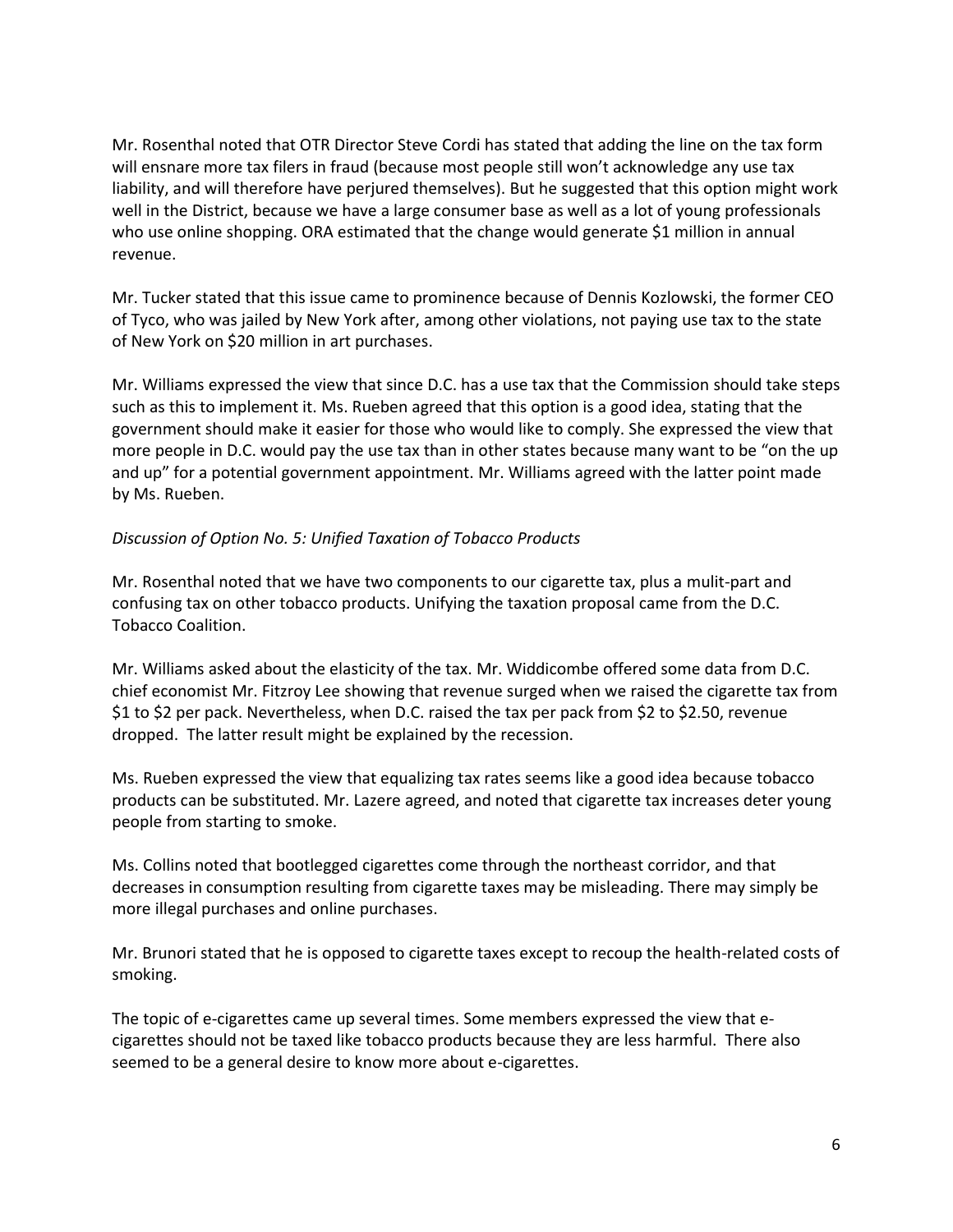Mr. Williams expressed concern that puritanical attitudes can have too much influence. If cigarettes are taxed too much, people will start to use other harmful products. Mr. Williams summarized the views of the group as being in favor of harmonizing tobacco tax rates, but uncertain about the merits of including e-cigarettes.

#### *Discussion of Option No. 6: Increase Sales Tax Rate on Parking, Hotels, Rental Cars, and Restaurants*

Mr. Rosenthal noted that these selective sales taxes, on products heavily consumed by nonresidents, are considered means for "exporting" taxes. He added that a comparison of our tax rates with those of other cities showed that D.C.'s selective sales tax rates are not far from the norm. Mr. Rosenthal also reminded Commission members that they may need to identify revenue sources in order to make other changes that would lose revenue.

Ms. Rueben asked how our selective sales tax rates compare to those in Maryland and Virginia. She also stated that she thinks about hotels and rental cars differently from restaurants and parking. Mr. Auxier provided data on selective sales taxes in Maryland and Virginia which show that their rates are generally lower.

Ms. Hinze suggested that rental cars in D.C. are purchased mostly by residents because tourists get their rental cars at airports outside of the city.

Mr. Tucker expressed skepticism about increasing the parking tax, stating that we don't have enough parking for tourists.

Ms. Whiteman expressed concern about the impact of selective sales tax increases on D.C.'s competitiveness with Maryland and Virginia. She pointed out that the District had just raised its parking tax to 18% two years ago.

Ms. Schneider expressed the view that the city is becoming much more "anti-automobile." She suggested D.C. is forcing people into garages by removing on-street parking for bicycle lanes and by other changes in policy.

Mr. Williams expressed wariness about raising taxes in the abstract and contrasted it with basebroadening, which is supported by economic principles. He stated that tourism is an important growth industry that provides entry-level jobs, and that not everyone likes a bike or can ride a bike.

Mr. Brunori stated that exporting the tax burden is good politically, but that there is no sound tax policy rationale for it. He added that elected officials don't need the advice of a tax commission about how to grab for money.

Mr. Lazere noted that this might be the only conversation during the Commission's deliberations primarily about raising revenue. He added that he is not opposed to tax exporting unless it hurts an industry. Mr. Lazere also contended that the parking tax is inelastic, and that people are not as aware of parking taxes as they are of hotel taxes. Therefore, Mr. Lazere was more concerned about the impact of a hotel tax increase on competitiveness. He also observed that restaurants are popping up left and right around D.C. despite the fact that the city's restaurant tax is higher than in